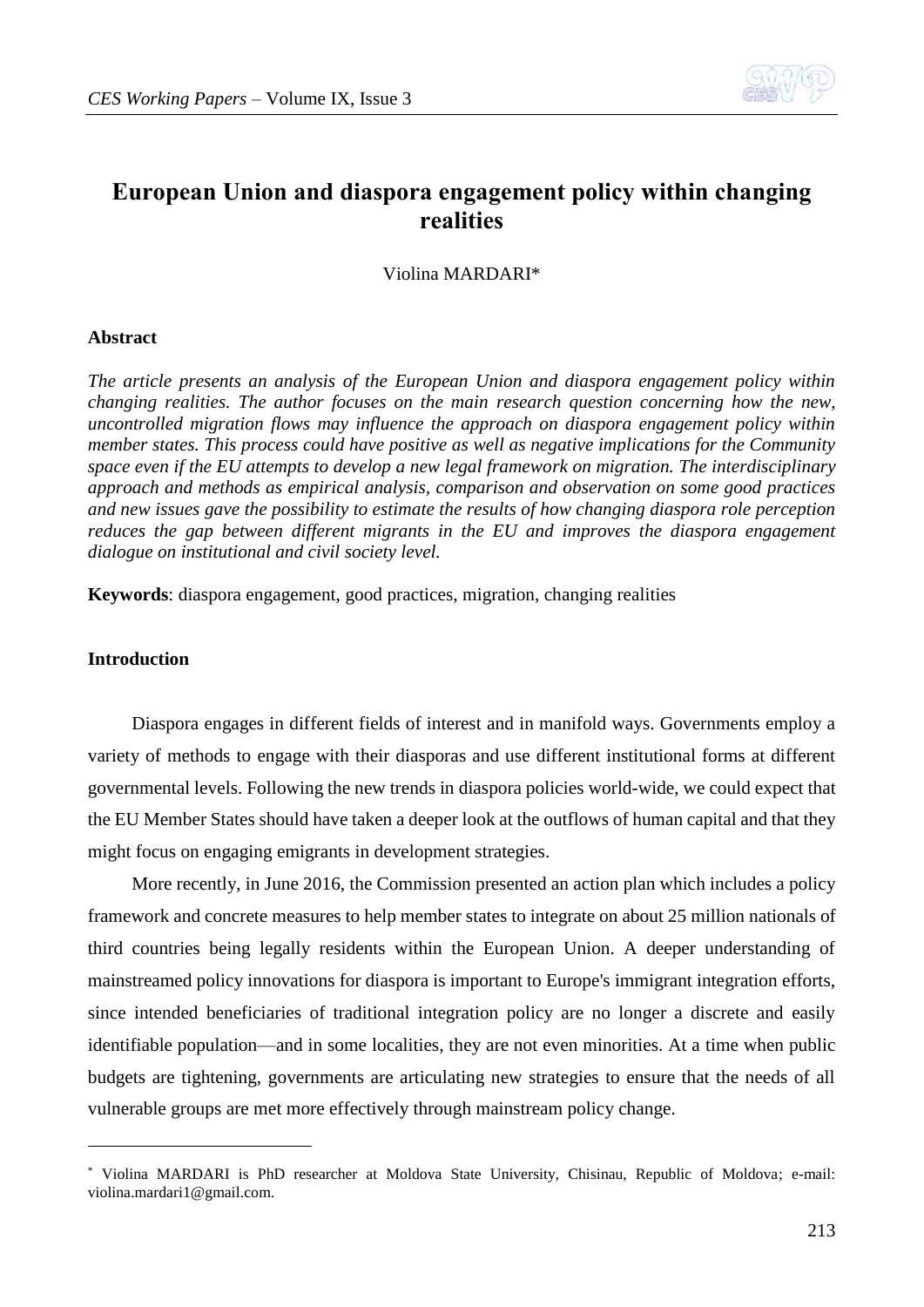# Violina MARDARI

In that order, the research goal is analysing the problems and good practices of stakeholders, inter-ministerial, inter-agency coordination for establishing an efficient, comprehensive, sustainable and future-oriented EU diaspora engagement policy within changing realities.

This study will focus on the following hypothesis: The traditional emigration countries of the European Union have different approaches to diaspora engagement. The focus is on catering for the cultural needs of the communities of the same cultural background abroad, such as language schools, national curricula schools or active cultural programs for diaspora. A separate category of catering for diaspora needs are policies focusing on vulnerable emigrants. Over a million persons have arrived in Europe since January 2015, many of them fleeing conflict zones in Syria and Iraq and their integration into host societies may pose difficulties due to the scale of the phenomenon.

The research questions are: What does supporting states in developing tailored diaspora engagement policies and approaches mean?; How to empower the diaspora and create spaces for government-diaspora interaction?; What are the changing realities with impact on diaspora role within the EU migration policy? These one may increase or reduce its role?

The methodological approach of this research consists, firstly by using the comparative method to identify the similarities and differences in forming the policy towards diaspora in the European space, also, empirical analysis of some qualitative and quantitative data presented in tables. Author will contextualize diaspora and diaspora engagement in migration and development policy, followed by a brief discussion on different concepts and approaches. There will be discussed some European good practices: traditional diaspora engagement building policies, government strategies, programs focusing on emigrants through the EU member states. It will be analysed the support given to states in developing tailored diaspora engagement policies and approaches.

#### **1. 'Diaspora engagement policy' concept into the migration-development nexus**

A brief analysis of the term 'diaspora' emphasizes that it has different meanings to different scholars (Spagnul, 2010). Recent years and different studies made this one to become a universal concept changing over time (Faist, 2010). Diaspora can be very generally defined "as people who have migrated, and their descendants, who maintain a connection to their homeland" (Plaza *et al.* 2011, p. 3). It "always refers to a community or group" (Faist, 2010, p. 13). The most representative example is Jewish or Armenian diaspora. At the beginning the concept underlined trading diasporas (Brubaker, 2005), and later, social and political engagement of migrant alliances. So, there are identified "three core elements that remain widely understood to be constitutive of diaspora"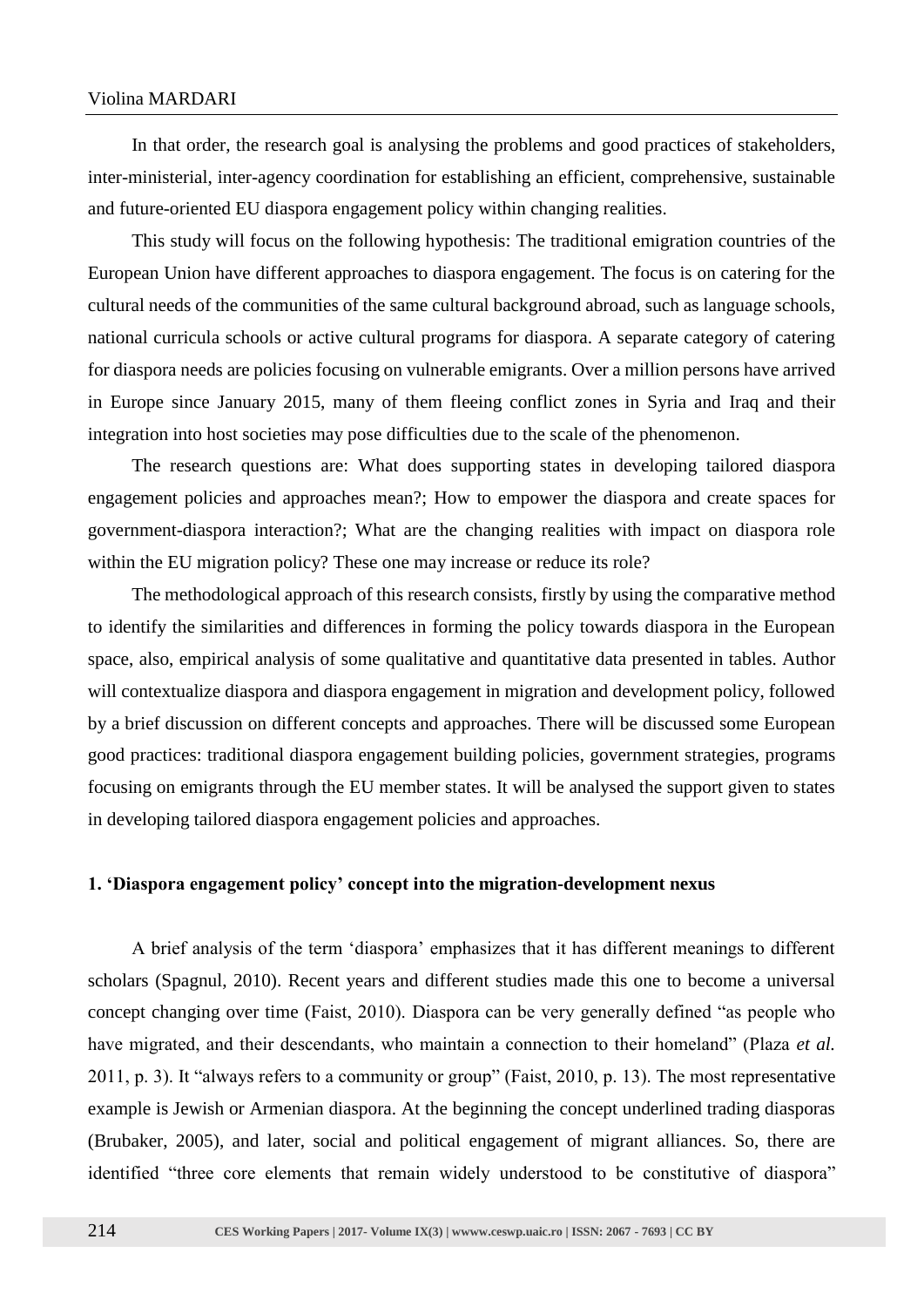(Brubaker, 2005, p. 5). The first one is any kind of dispersion in space. The second criterion is the orientation to a so-called homeland. "The third constitutive element is boundary-maintenance, which means that diasporas are held together through solidarity and social relationships beyond nation states" (Keusch and Schuster, 2012, p. 23-24).

An extensive transnationalist definition relates to the third constitutive element from above and introduces the term 'diaspora networks' as "populations of migrant origin who are scattered among two or more destinations, between which there develop multifarious links involving flows and exchanges of people and resources: between the homeland and destination countries, and among destination countries" (Van Hear *et al*., 2004, p. 3). As a result, diaspora supports developing interests and experiences among its members.

In view of the facts above, we can mention that 'diaspora engagement policies' concept is determined by the increasing role of diaspora and the establishment of various networks between its members. Diaspora is more powerful than ever. These homogeneous groups at a first look, are very complex inside (Spagnul, 2010). In many cases, diaspora may be a launching ramp for other migrants from the origin country (Tölölyan, 1996). 'Diaspora engagement policies' are a primary channel through which migrant source states are interacting with their diasporas. Such policies became development strategies of the governments engaging also different non-state actors. Diaspora engagement policies emphasize social status, political or religious beliefs, and the status and conditions in the country of destination.

*Diaspora engagement policies, of course, provide emigrants and diaspora members with a set of rights and obligations through citizenship policies, such as voting rights, giving them tools for better socio-economic integration in the country of origin or destination (such as taxation schemes, portability of rights and recognition of qualifications) (Weinar, 2014, p. 6).*

The term diaspora engagement is widely used in the policy and scientific context, but there can be an objection that this one does not take the required partnership needed for cooperation between governmental or non-governmental development and diaspora organizations.

*Diaspora engagement cuts across government policies and institutions both in countries of origin and destination, going far beyond the migration-development nexus. Contextualizing diaspora engagement in the migration-development nexus, scholars recognize migrants and diaspora as one of the focus areas in the still evolving migration and development policy field.*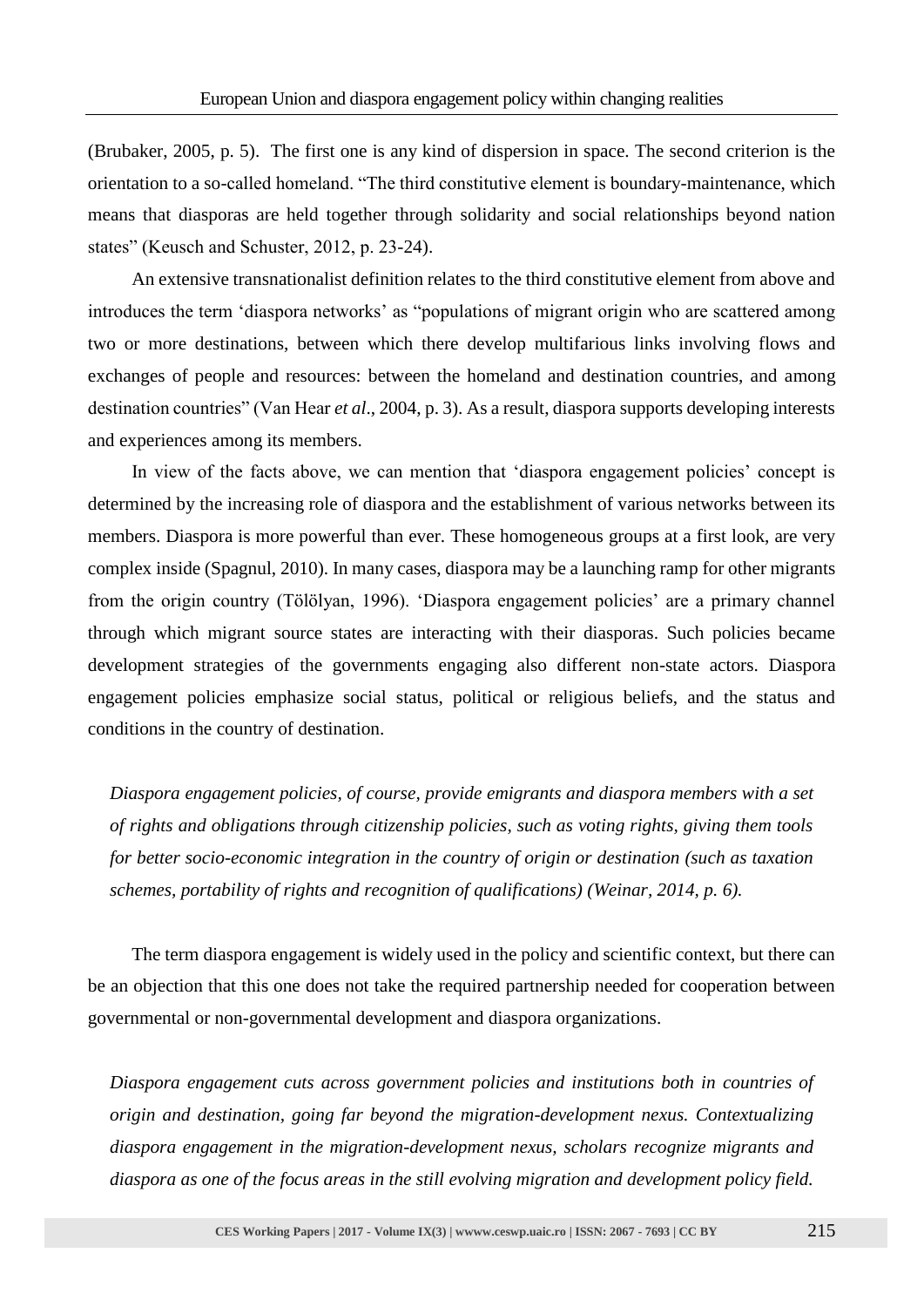*"It became a general policy trend to promote diaspora engagement" (Frankenhaeuser and Noack, 2015, p. 5).*

Scholars have studied the linkages between various policy initiatives in various perspectives. (Gamlen, 2006) distinguishes two diaspora engagement mechanisms: the first for diaspora building (the policies would include extraterritorial citizenship, dual citizenship and extended cultural rights for emigrants and their descendents) and the second preoccupied with binding emigrants to the home country with the net of rights and obligations (emigrants are offered a wide range of socio-economic rights but also obligations (e.g. special tax laws, property laws, voting rights etc.).

This way, diaspora engagement is based on different initiatives and programs on the cooperation level. The practitioners Keusch, M., and Schuster, N. (Keusch and Schuster, 2012) divide many types of activities which could better define the concept: Awareness raising; Diaspora entrepreneurship; Transfer of knowledge; Capacity building; Funding of migration and development initiatives; Hometown association initiatives. These actions are implemented by different stakeholders: international organizations, governmental and non-governmental institutions, and diaspora organizations. They deal migration related issues, facilitating business investment start-ups and small-scale businesses in the country of origin (diaspora entrepreneurship), promoting knowledge transfer, offering capacity building and financial support. "Also, there are activities of so-called hometown associations, which collaborate with established governmental or non-governmental developmental actors and, in general, projects following different goals" (Keusch and Schuster, 2012, p. 23).

The link between diaspora engagement and migration-development nexus has become a topical issue for highly developed and developing countries. The first one usually deal with the large flow of immigrants and refugees to integrate into their societies. The second one are interested in implementing migrant return programs and the issue of remittances. Diaspora engagement and migrant investment are seen as a new and emerging field, able to develop the origin and residence countries. This includes knowledge and skills, superior technology, improved business practices and financial capital of the emerging markets.

*In recent years, governments and civil society organizations have been coalescing towards this positive impact, reflected in civil society's call Action Plan for better models and frameworks that facilitate the engagement of diaspora and migrant associations as entrepreneurs, social*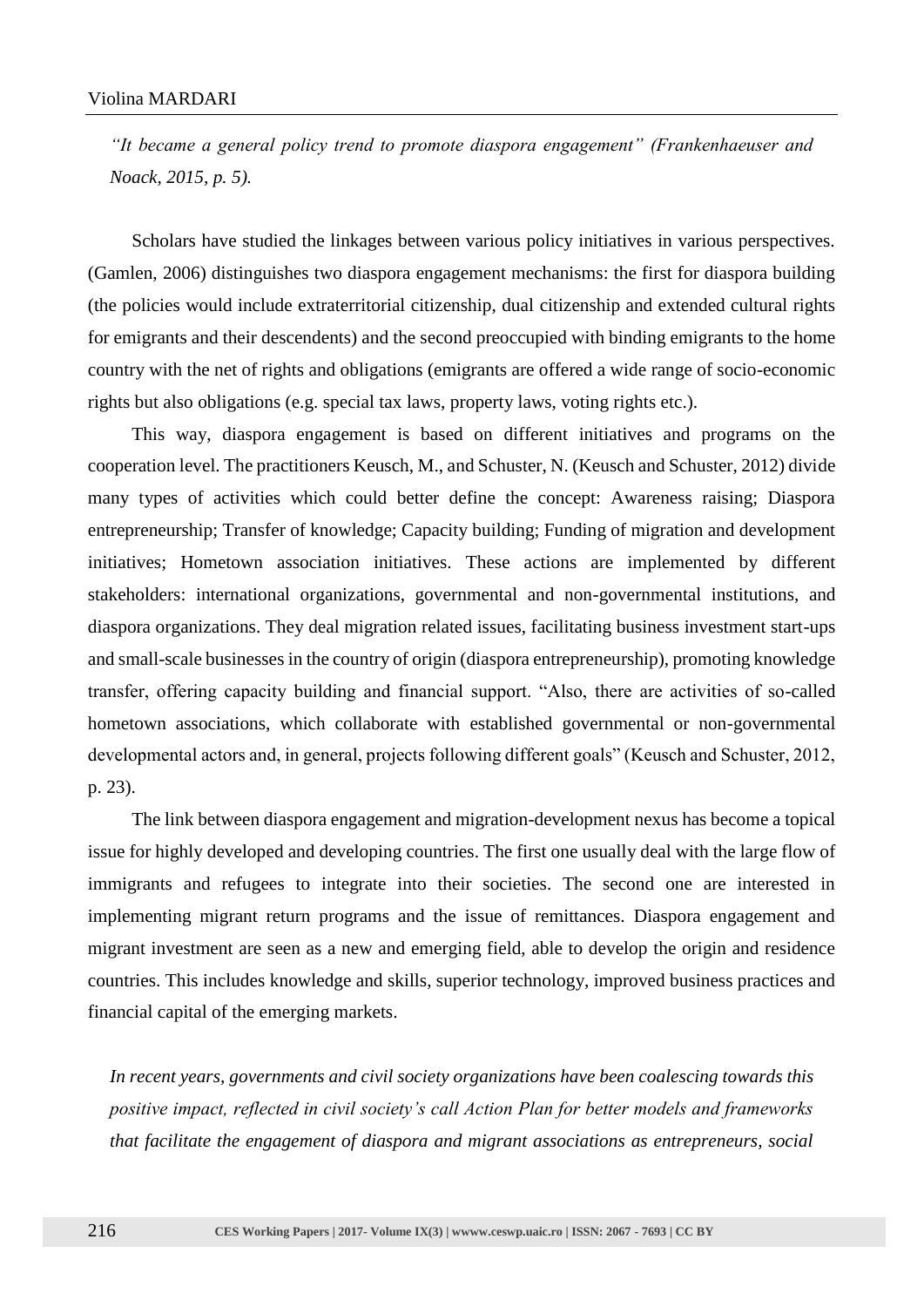*investors, policy advocates and partners in setting and achieving priorities for the full range of human development in countries of origin, heritage and destination (MADE, 2016, p. 13).*

Stephan Castles (2008, p. 3), underlines that "development policies cannot reduce international migration, because a higher level of development brings more mobility, not less – at least for a considerable period". So, it is important to recognise a significant fact: today, nearly all scientists and experts agree that economic and human development does not lead directly to decreased migration. We know that the push factors of migration are various: conflict, political repression, persecution, economic constraints, unemployment and precarious and unsafe working conditions (CONCORD, 2011). However, considering the interdependency of migration and development, it is inadmissible that policymakers still consider development in origin countries being able to change migration from the less developed countries to more developed one.

In this context, diaspora engagement policies can be defined as governmental or nongovernmental actions focused on emigrants and their descendants capturing and channelling measures aimed to control remittances, develop migrants return programs, launch symbolic and rhetorical appeals toward diaspora, in order to maintain the emigrants loyalty and linkage with the origin country, harmonizing and overseeing the many ways in which states impact on, and are impacted by diasporas. These policies are not only changing the political landscape and institutional architecture of many states, but also reshaping their basic terms of citizenship and sovereignty.

# **2. European Union diaspora engagement policy: context, evolution and good practices**

This chapter starts with a few questions. Is there a diaspora engagement policy in the EU? How efficient is it? What is the diaspora engagement policy focusing on? (e.g. focusing on return migration, on circular return migration, on keeping economic links). What are the prevailing discourses on diaspora engagement? Is it an issue on political agenda? In general, EU diaspora engagement policy is realizing for two main channels: migration fluxes towards EU and migration fluxes of EU citizens. These one are reflected below.

# **2.1. EU diaspora engagement policy and migration fluxes towards EU**

The European Union's first comprehensive approach to migration and development manifested in a European Commission Communication published in 2005 titled 'Migration and Development: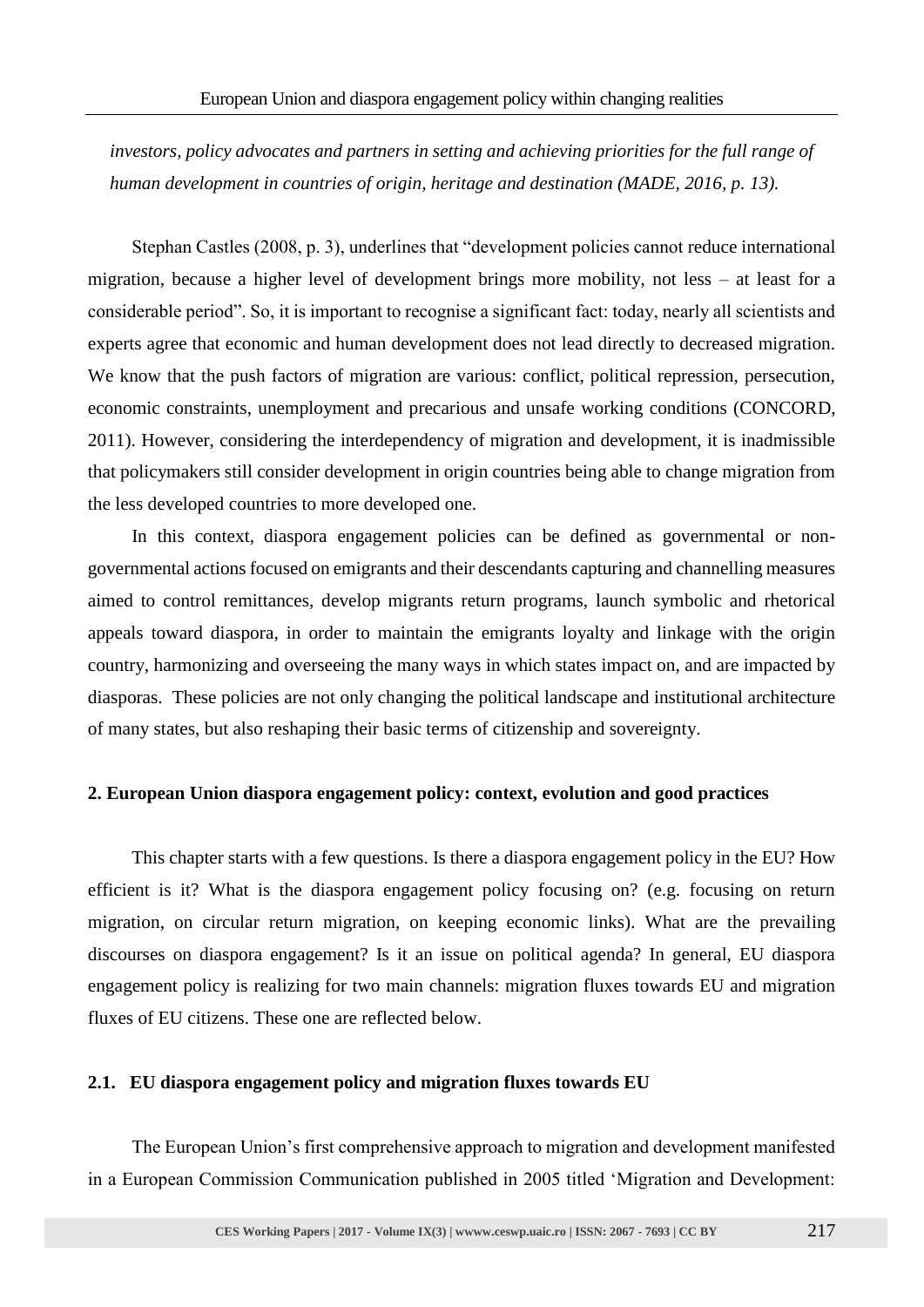Some concrete orientations'. In this communication, diasporas were recognized as being agents of development in their home countries and concrete measures were proposed (EC, 2005): Facilitating remittances and boosting their contribution to countries of origin's development; Mitigating the adverse effects of brain drain; Benefiting from circular migration and brain circulation; Recognizing diasporas as agents of development in their home countries. It is considered a step forward and appreciated the inclusion of the broader developmental role of diaspora engagement (Hein de Haas, 2006). In this context, it was approved the Policy Plan on Legal Migration and was followed by the adoption of the "Blue Card (Highly Skilled Workers Directive) in June have called for it to be revised" (Godzimirski *et al*., 2015, p. 11).

CONCORD, the European NGO federation for relief and development, stated in its report on EU Policy Coherence for Development (CONCORD, 2011, p. 57) that "the current restrictive approach to EU migration policy poses additional obstacles, because of its lack of consideration for development implications and human rights requirements". Another EU Strategy is the Europe 2020 Strategy. One of its key Strategic goals is to reach 75% employment in the EU, something that can only be achieved by "capitalizing on highly skilled labor" (Keusch and Schuster, 2012, p. 17). The external dimension of the migration and asylum policy for 2007 – 2013 is financed through geographical instruments and a thematic program for the cooperation with third countries in the field of migration and asylum. "The main objective is to support non-EU Member States to better manage migratory flows" (Keusch and Schuster, 2012, p. 19).

Concerning the developmental role of diasporas, the EC has funded studies on the potentials of diaspora organizations as partners in development cooperation. Because of the increasing appreciation of contributions by diaspora organizations, the EC is expected to open the budget from non-state actors and local authorities to include diaspora organizations (EC, 2011b). This would be a great step forward. However, in general, diaspora organizations are often excluded from funding. This may be related to the fact that the EU requires a very strict and sophisticated administrative and financial system. Two main obstacles for diaspora organizations are their lack of capacity and the fact that they often do not have the required legal status (Desiderio and Weinar, 2014).

However, the positive aspect is that the EC has apparently recognized that the funding requirements need to be adjusted to the capacities of diaspora organizations. A successful migrants integration into the society of their new country – in terms of non-discrimination, gainful employment, decent living conditions and participation in all spheres of society – is a great advantage to their developmental efforts.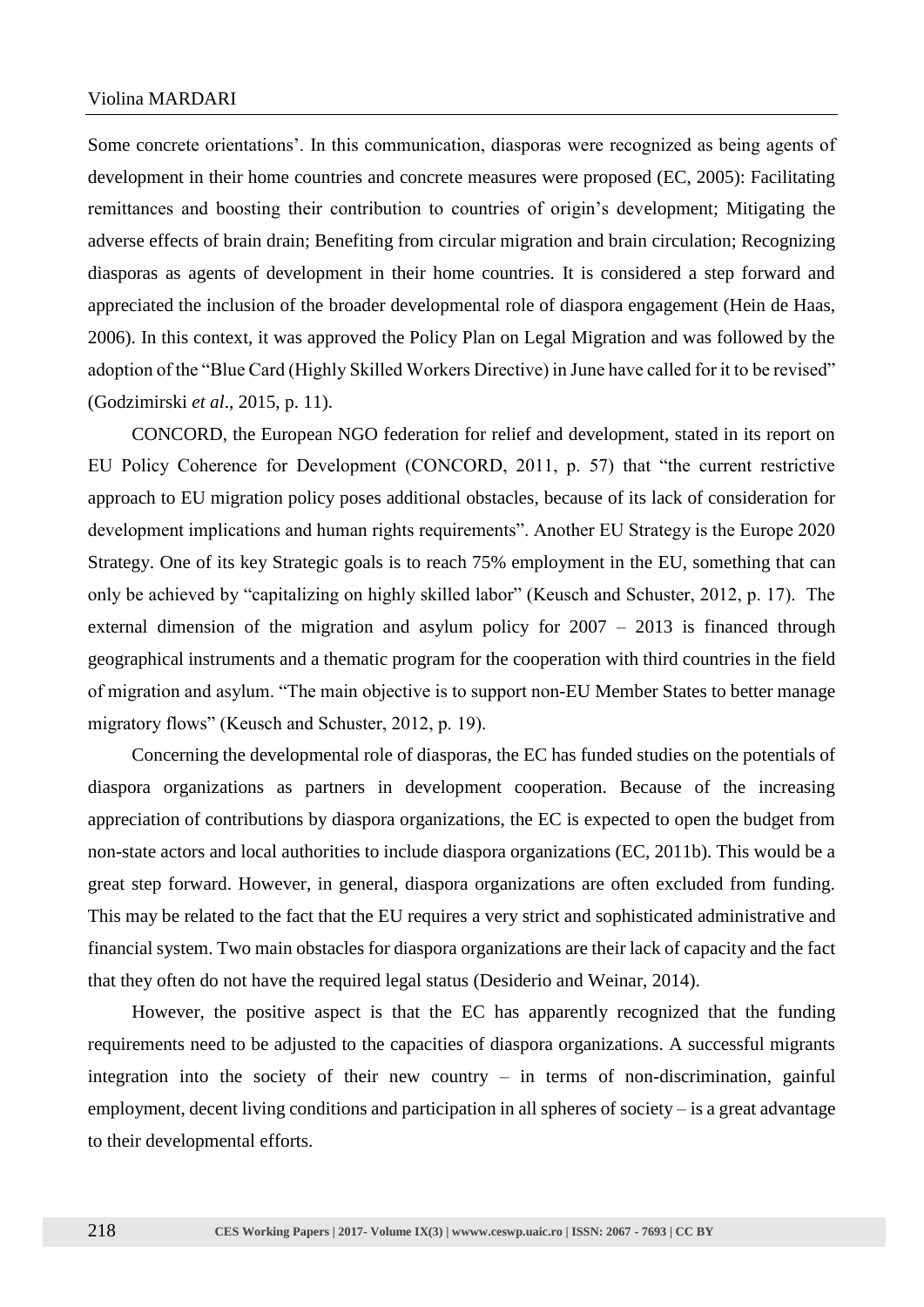*In practical terms, the EU has not yet taken any steps regarding the engagement of diasporas in the elaboration and adaptation of development policies. In the future, however, the European Parliament will review how these policies will be implemented and reflected in cooperation practices, and NGOs engaged in the field will advocate it (Keusch and Schuster, 2012, p. 18).*

A more reliable policy, for instance, would be the acceptance of dual citizenship. This is seen as a possible key for migrants to realize their full potential in areas of development, and to use all aspects of transnationality. "Restrictive residency and citizenship laws in countries of destination may limit diaspora participation in programs if prolonged absence means loss of residency rights" (Laczko, 2008, p. 73). EU Member States predominantly allow dual citizenship. "When they do not, the policy has been conceived with regard to naturalized immigrants rather than country-born emigrants and their descendants, as in the case of Denmark and the Netherlands" (Weinar, 2014, p. 15). "A paradigm shift towards a development-focused, migrant-centered and rights-based approach to migration is critical" (Keusch and Schuster, 2012, p. 20-21). "However, we increasingly see that some states from EU and OECD choose yet another form of policy: support for integration in the receiving country, where citizens emigrate to countries of similar economic standing" (Weinar, 2014, p. 5).

**Table 1. Overview of existing institutions, laws and strategies addressing emigration in the EU**

| <b>Existing mechanisms</b>                                           | <b>Countries</b>                                                          |
|----------------------------------------------------------------------|---------------------------------------------------------------------------|
| New dedicated Law or a Strategy                                      | BG, DE, ES, HR, LT, PL, RO, SI, SK                                        |
| <b>Emigration in their Migration Policy Strategies</b>               | BG, EE, FI, HR, PL, SI                                                    |
| Return migration policies                                            | BG, HR, CZ, DE, EE, ES, FI, FR, IR, IT, LT,<br>LV, MT, PL, PT, RO, SI, SK |
| Focus explicitly on the issue of return or the<br>retention of youth | LT, MT, SI, SK                                                            |
| $\text{Quropa: } \text{Wainar} (2014)$ n 11                          |                                                                           |

Source: Weinar (2014), p. 11

The short overview of the table above (see Table 1) provides several interesting insights. Nine out of 28 MS have introduced a new dedicated Law (recent or recently amended) or a Strategy (BG, DE, ES, HR, LT, PL, RO, SI, SK) on the topic. Six out of 28 include emigration in their Migration Policy Strategies (BG, EE, FI, HR, PL, SI), linking effects of emigration to possible attenuation through immigration. Eighteen out of 28 propose return migration policies (both of ethnic emigrants and of ethnic minorities) seen as a response to demographic crisis and as an economic asset. Only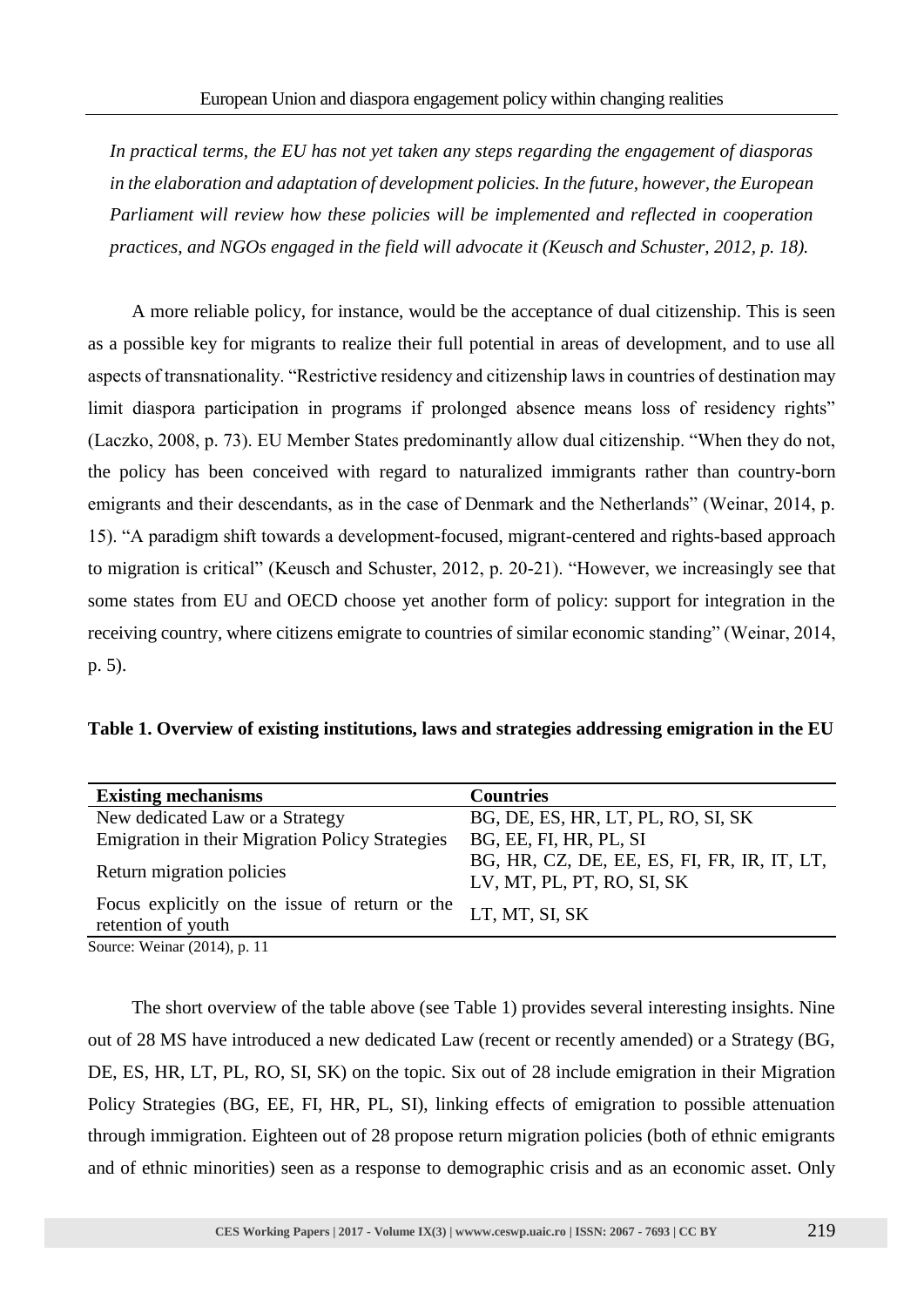four out of 28 Member States focus explicitly on the issue of return or the retention of youth (LT, MT, SI, SK). The mapping of EU responses to emigration on national level reveals three main categories of actions: traditional diaspora building policies; diaspora engagement policies; and active emigration policies (Agunias and Newland, 2012).

The table below (see Table 2) identifies three diaspora support models employed by European development agencies to support development contributions by diaspora organizations: general cofunding schemes for development NGOs, special diaspora initiatives, and support to networks. The three models often co-exist and their activities may overlap. As the table shows, capacity building activities and matching fund schemes are the two most common ways of supporting diaspora organizations.

| <b>Principle</b>                | <b>Characteristics</b>                                                                                                                                                               | <b>Examples</b>                                                                                                                                                                                                         |
|---------------------------------|--------------------------------------------------------------------------------------------------------------------------------------------------------------------------------------|-------------------------------------------------------------------------------------------------------------------------------------------------------------------------------------------------------------------------|
| Mainstreaming                   | - Access to matching fund schemes<br>on equal terms with other<br>development NGOs<br>- Capacity building                                                                            | - Civil Society in Development (Danida), 1996-<br>- Oxfam Novib Linkis (Dutch Ministry of<br>Foreign Affairs), 2004-2011                                                                                                |
| Special diaspora<br>initiatives | - Access to matching fund schemes<br>for DO <sub>s</sub> only<br>- Capacity building                                                                                                 | - The Diaspora Programme (Danida), 2010-2015<br>- Pilot Project Pakistan (NORAD), 2008-2010                                                                                                                             |
| <b>Networks</b>                 | - Establish DO networks and<br>platforms<br>- Facilitate collaboration between<br>DOS<br>- Facilitate collaboration between<br>DOs and other development NGOs<br>- Capacity building | - EADPD5 (European Commission (EC) with<br>the Swiss Agency for Development and<br>Cooperation (SDC), Dutch MFA, and Deutche<br>Gesellschaft für Internationale Zusammenarbeit<br>$(GIZ)$ , 2010-2013; (SDC), 2014-2016 |

**Table 2. Development aid agencies' support to diaspora organizations (DOs)**

Source: Kleist (2014), p. 59

# **2.2. EU diaspora engagement policy and migration fluxes of EU citizens**

There are basically four categories of emigrants from the EU (permanent and temporary) captured in the current statistics of the Member States. The first category are Member State nationals with no immigrant background with a high return rate (especially for the UK, France and Denmark). The second category are EU nationals with an immigrant background, extremely difficult to capture in administrative statistics both at origin and destination (e.g. highly-skilled French-Algerians to Canada). The third group of emigrants is non-EU nationals. They constitute a very high percentage among emigrants from EU. In the case of Austria it is around 70% of the outflow; Denmark, Germany – 80%; Spain, France, and the Netherlands – ca. 65%. The fourth group is EU nationals of national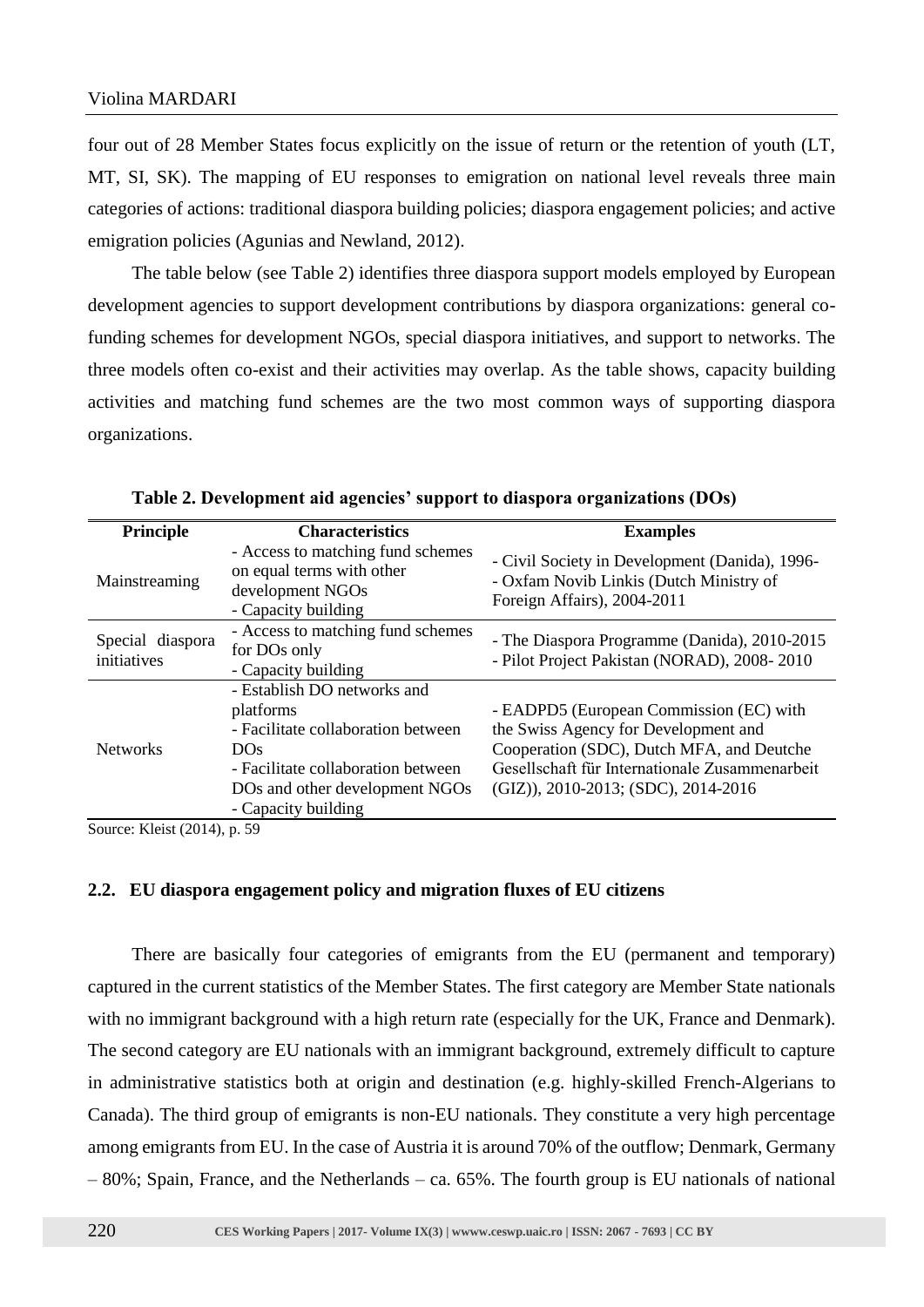minorities. This is a very special case of emigrants originating mainly from the EU, those who are actively encouraged to emigrate and those members of minorities, who emigrate for better economic opportunities abroad (Weinar, 2014, p. 9).

The practice analyse shows that traditional diaspora engagement building policies focus on catering for the cultural needs of the communities of the same cultural background abroad, such as language schools, national curricula schools or active cultural programs for diaspora. Only Austria, Denmark and Luxembourg have no government strategy, nor program focusing on emigrants and the cultural/linguistic support for them. There is a difference in approach. Central European Member States maintain embassy schools, as well as curricula for national minorities abroad, e.g. Lithuanian school programs in Poland (Newland and Tanaka, 2011).

The Northern Member States tend to mix cultural diplomacy with diaspora outreach: the prime example is the network of French or British schools abroad offering full curricula. Germany is the most active state in this field, offering over 870 language and cultural programs in local schools abroad. A separate category of catering for diaspora needs are policies focusing on vulnerable emigrants. Such policies had been the centre of Spanish and Portuguese diaspora policies up until the crisis. They addressed the needs of pensioners and emigrants in extreme poverty. Italy also runs a program for its retired diaspora abroad that boils down to giving information on possibilities of getting the Italian pension rights and of a return to Italy for old age (Weinar, 2014).

Following the new trends in diaspora policies world-wide for countries with a strong global entrepreneurial outreach, like the UK and the Netherlands, the issue of emigration of human capital has risen higher on the political agenda in the last ten years. The UK is the top EU sending country to non-EU destinations and the Netherlands is also among the top ten sending EU states. This has to do with the economic engagement of British and Dutch companies in many countries around the world, but is also a question of specific categories of migrants: Dutch agrarian entrepreneurs tend to emigrate to places where they can invest in agricultural production, hence a growing Dutch community in Australia. In 2006, the UK authorities launched a research program "The Global Brit" (Finch *et al*., 2010) in order to analyse the phenomenon of British emigration flows, focusing on the potential of emigration for strengthening British economic clout abroad. The two views reflected the actual ideology around emigration: as the result of the imperial experience, the British traditionally see emigration as part and parcel of building global economic and political power (Van Hear, 2004).

France is an interesting case of a country which does not acknowledge emigration. The links between France and its citizens abroad is stable and the distance only temporary. France is a very good example of active diaspora engagement policy entrepreneur. French institutions actively link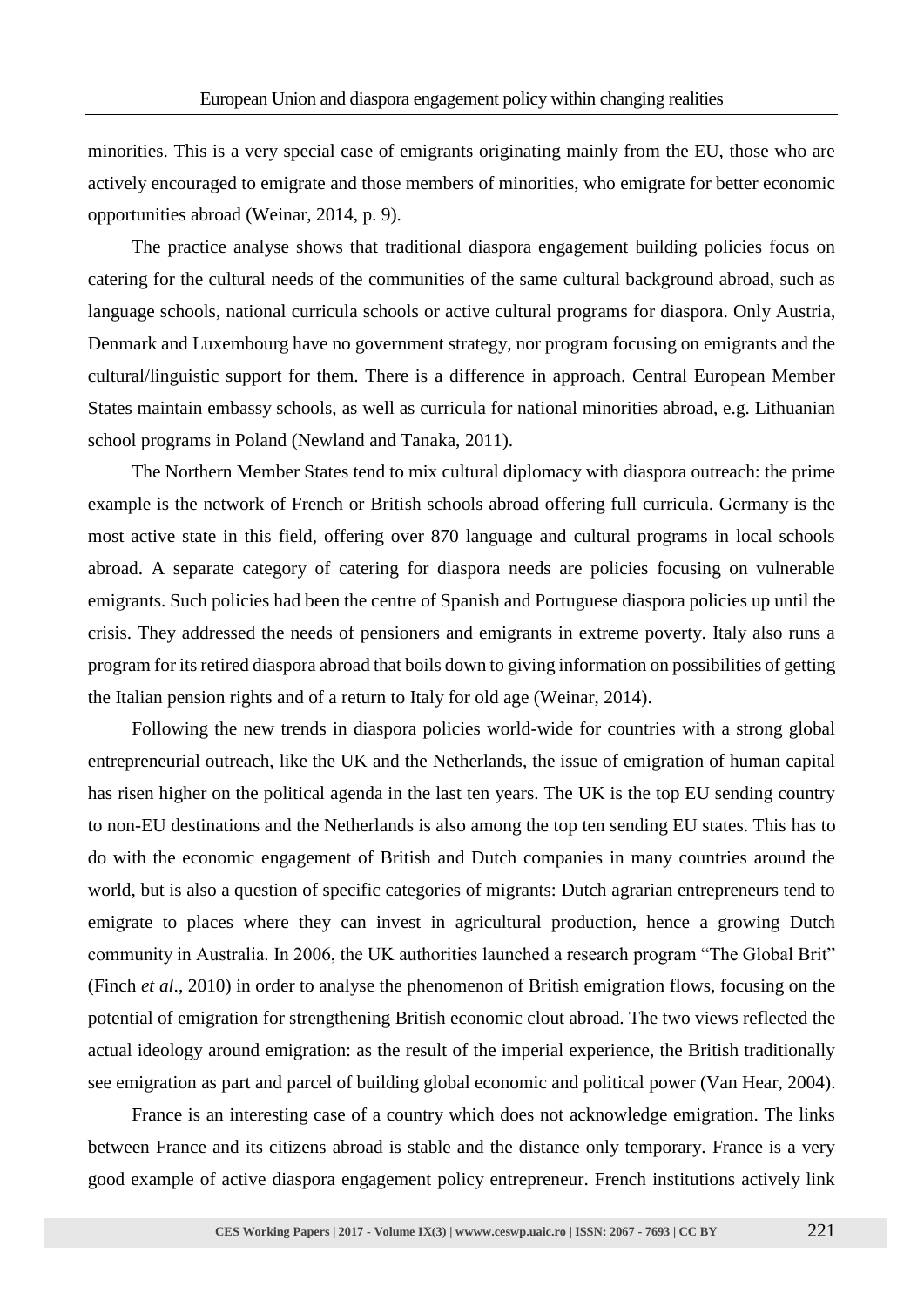with French entrepreneurs abroad and French communities are well organized around a dense network of French schools and Institutes of Culture. As the French do not emigrate but are merely mobile, State policies provide this category of people with special social security services and special bank services. The France-Quebec Memorandum of Understanding on Recognition of Professional Qualifications of 2008 covers almost 100 professions, trades and functions and makes it almost automatically possible for France-educated workers to practice their occupational skills in Quebec (Keusch and Schuster, 2012).

The traditional emigration countries of the European Union have different approaches to diaspora engagement: countries that experienced increased emigration flows following the EU accession, like Poland and the Baltic States, and countries that experienced more intense emigration after the euro-zone crisis, like Portugal and Ireland. In Poland, the strategy towards emigration was based on renegotiating tax and portability of social rights agreements with the main countries of destination. There is no active return policy, because of legal constraints: the Polish Constitution does not allow a different set of socio-economic or political rights to citizens regardless of their place of residence. (Godzimirski *et al*., 2015)

The Baltic States, on the contrary, presented ambitious strategies that focus on diaspora engagement. Ireland has been to the date the only one that has actually tried to engage the diaspora. Already between 2000 and 2002, Ireland ran the "Jobs Ireland Program", informing Irish emigrants and their descendants of the employment opportunities in Ireland. This led to the establishment of the Global Irish Economic Forum in 2009. One of the proposals that came from the Forum was the establishment of a 'Global Irish Network', which today comprises over 350 of the most senior Irish and Irish connected business people based in almost 40 countries and the creation of the "Gathering", by attracting people from the Irish diaspora to visit the country during 2013 (Weinar, 2014).

#### **3. Challenges for the European diaspora engagement policy in the context of changing realities**

The academic Milton J. Esman (Esman, 2009) listed nine diaspora related issues that may cause tensions in relations between the sending and receiving countries, as follow: Maintenance of transnational existence by some members of diaspora groups; Diasporas' attempts to influence policies in their countries of origin; Diasporas' attempts to influence their new host countries' policies, or policies of international organizations to act in favour or in opposition to the interests of the current government of their home countries; Home governments' attempts to use their diasporas to support their strategic or economic goals; Diasporas may seek protection from their home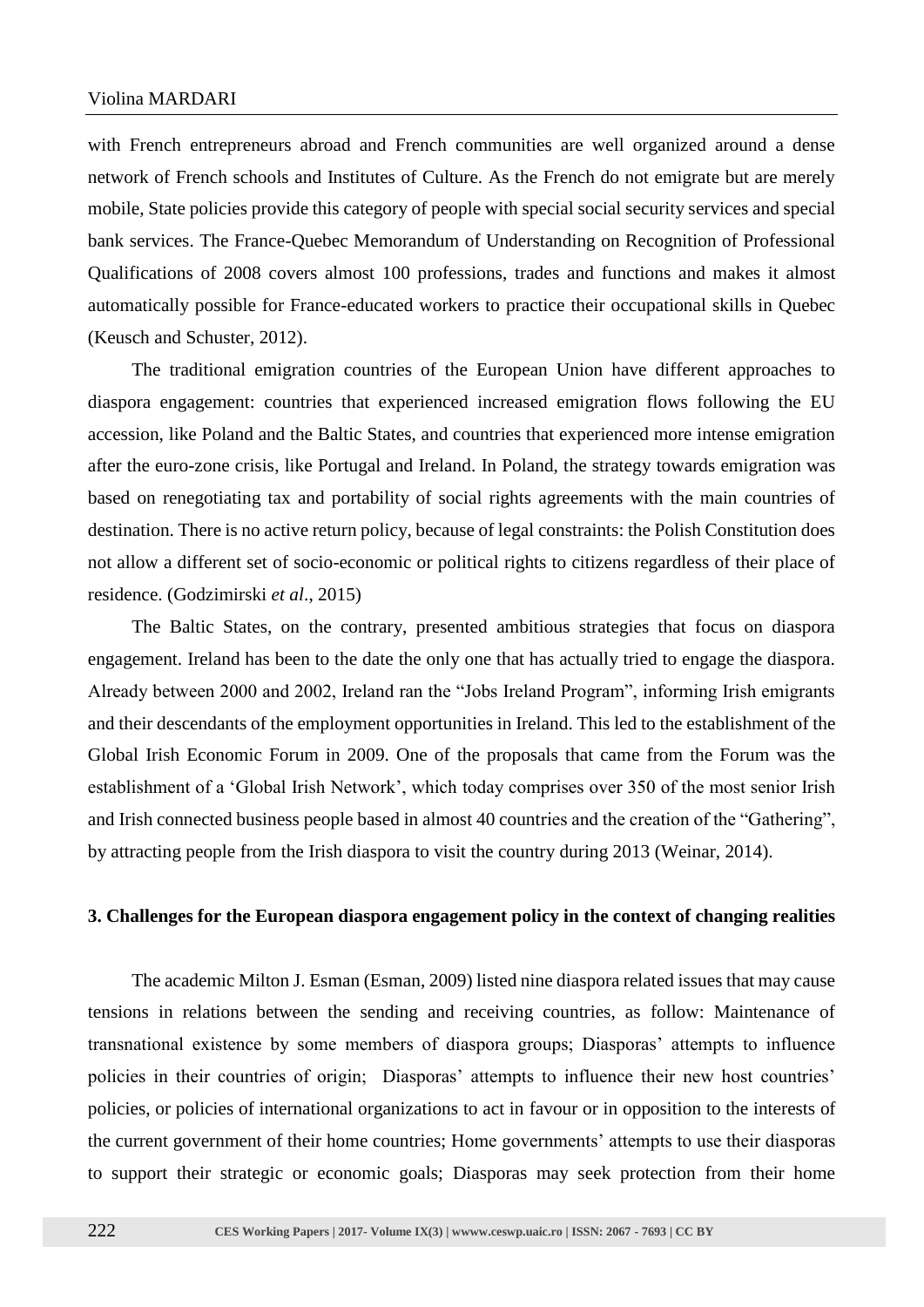governments; A host government may call on a resident diaspora to support its strategic or economic goals; Diasporas may contribute to the development of their former homeland; The home government may request the host government to restrain hostile actions by members of the diaspora; Diasporas may be involved in various transnational illegal activities, such as terrorism or organized crime.

A recently published study on the "global race for talent" (Münz, 2014) discussed challenges related to European policy on labour migration, concluding that the EU has to implement policies that will help to organise political majorities in support of more proactive migration policy that will make Europe more attractive for mobile people with talent and skills, and help the Union to move away from unilateral migration policies and towards negotiated win-win solutions. The ongoing debate on migration, fuelled by the crisis in the south and the need to address intra-EU tensions, resulted in various proposals on how the new European Commission should address the issue of migration and diaspora engagement.

An important issue discussed was the question of border management and the EU's ability to cope with growing numbers of legal and illegal migrants and asylum seekers, as well as the question of intra-EU burden sharing. (Collett, 2015) The EU should take some practical steps for solving controversial issues, such as welfare tourism and access to those social benefits granted on a nondiscriminatory basis to citizens of the Member State and to long-term residents, and not to short-term visitors even if they come from within the EU. The Commission and Member States should also adopt a more flexible approach to labour migrants from third countries in order to fill the existing and future gaps on their labour markets.

On 23 April 2015 the European Council asked Member States to take action to save lives and to step up EU activity in the field of migration. On 13 May 2015, the European Commission presented its European Agenda on Migration (European Commission, 2015) which sets out a comprehensive policy that will improve the management of migration and diaspora engagement. It was published a set of documents by the European Commission on 13 May 2015. These one represent an immediate response to the situation developing in the South.

In this context European Agenda on Migration emphasized the measures to be taken in the short term, and the good steps for EU to better manage migration and diaspora engagement policy. As response, the EU had to focus on saving lives responding to high volumes of arrivals through a policy of relocation within the EU, targeting criminal networks, adopting a common approach to protection for misplaced persons. The close cooperation with third countries became necessary to tackle migration flow, and finally using various EU tools in order to help frontline Member States—such as Italy and Hungary—to deal with this migratory challenge.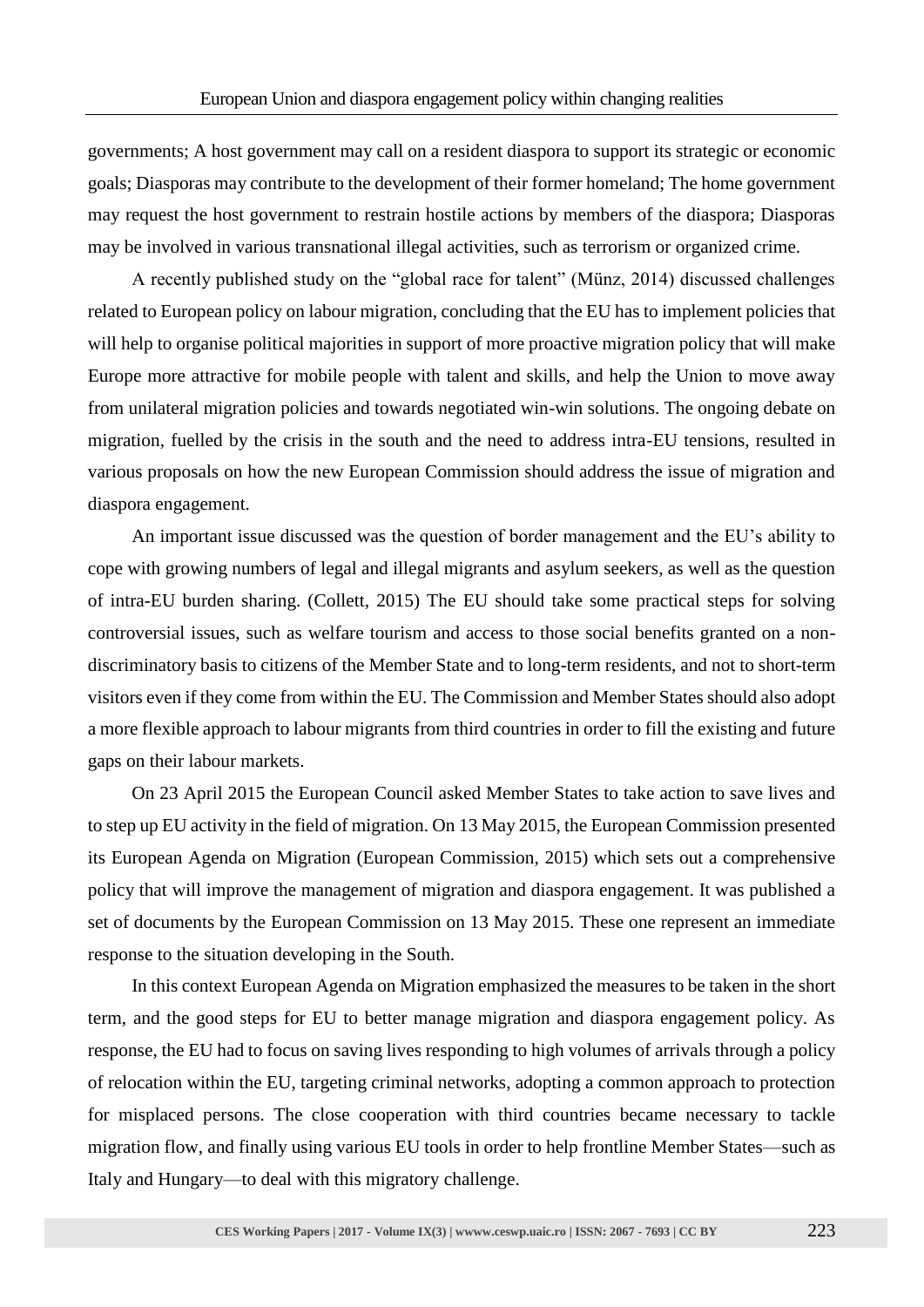If those immediate actions are to help the EU cope with the current situation, the adoption of four new pillars of migration policy may have greater impact on the future of migration to the EU. Those four pillars were to reduce the incentives for irregular migration, to improve border management in order to save lives and secure borders, to work towards a strong common asylum policy through a full and coherent implementation of the Common European Asylum System, and to develop a new policy on legal migration that would help the EU deal with its demographic decline and labour shortages while "maximizing the benefits of migration policy to individuals and countries of origin, including the facilitation of cheaper, faster and safer remittance transfers" (Godzimirski, *et. al*., 2015, p. 13-14).

The current focus on European 'foreign fighters' who have joined the so-called Islamic State in Syria has spotlighted the malaise and disaffection felt by many young Europeans of foreign descent. Government and business recruitment policies are being gradually changed to increase the employment of migrants. For their part, migrant groups are becoming significantly more active in demanding equal rights as fully fledged citizens, organizing themselves into pressure groups and emerging as influential politicians, entrepreneurs and cultural icons. Developing a new 'European immigration story' requires the joint efforts of politicians and policymakers, scholars as well as thought and religious leaders, civil society organizations, business representatives and the media (Pasikowska-Schnass, 2017).

Europeans are not ready to accept more international migrants. As result, appeared restrictive political agendas mostly driven by the fact that the current debate on migration in Europe seems to be completely dominated by the discussion on how to confront with great numbers of forced migrants who try to reach Europe from various conflict zones, and with an even greater number of economic migrants who are attracted by the promise of a better life and choose to risk their lives and challenge the existing EU migration regime to reach their destinations. Because of many migrants that use various legal and not so legal channels to reach Europe, the situation in the Mediterranean is a good example of how those flows suggests the need for a common EU migration policy and challenge the EU's cohesion, solidarity and even its security policy.

Some Member States, such as France, Sweden, Germany, the UK and the Netherlands, have to cope with existing social and migratory tensions caused by the huge inflow of migrants in previous decades, and by apparent problems with the integration of some migrant communities showing signs of radicalization. Other Member States, especially those receiving great numbers of both external migrants and mobile EU citizens, suggest that the whole policy field has to be reformed by the EU and want, like the UK, to change the agreed rules of the intra and extra-EU migratory game. Other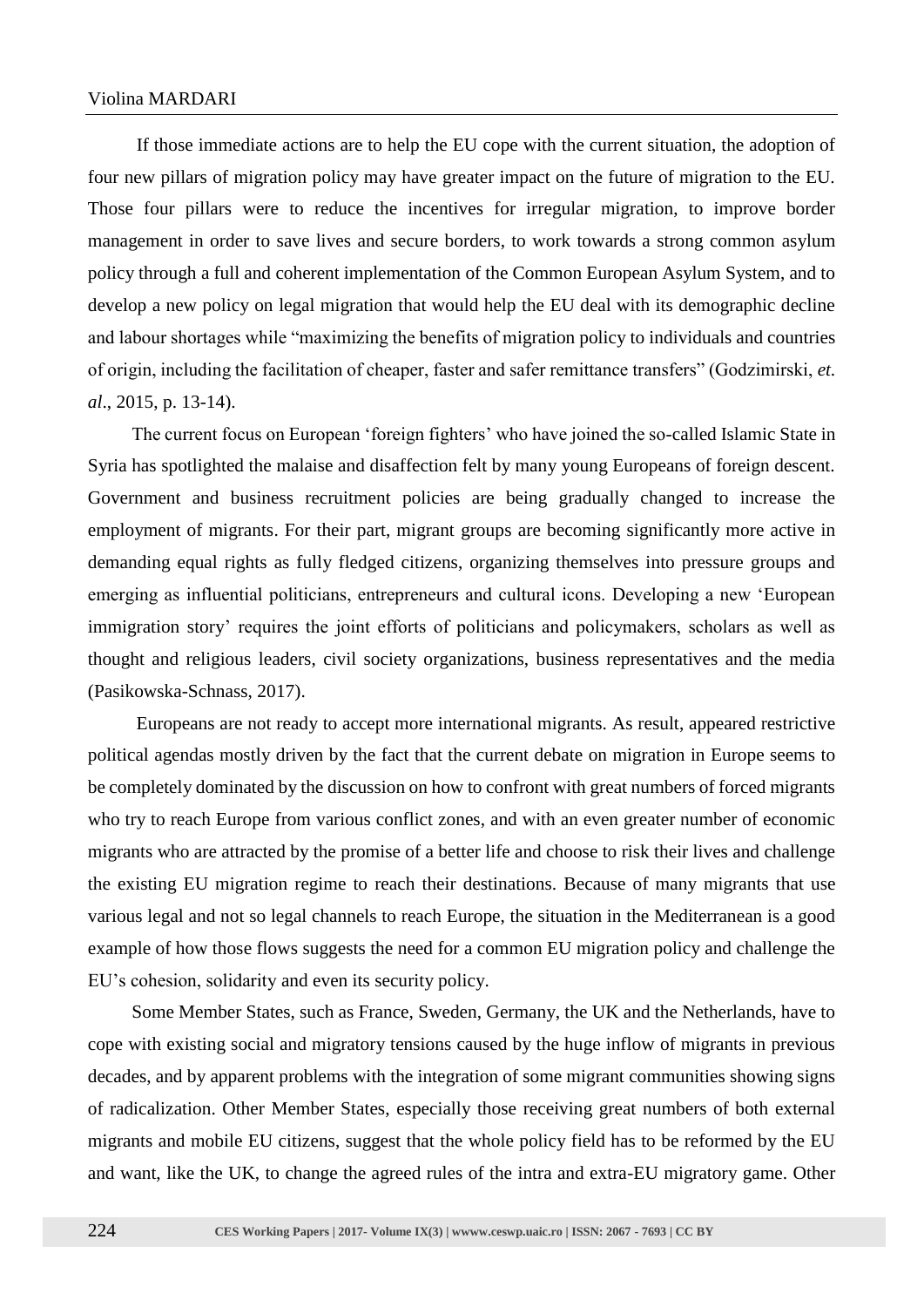Member States face challenges caused by the outflow of migrants moving to other parts of Europe, and have to devise and implement migration policies that will help them address their specific problems, such as the question of return migration or the need to fill the demographic gap caused by migration and deal with negative demographic trends, which is, for instance, the case of Poland.

The ongoing debate and tensions between Member States and the EU, caused by plans for the resettlement of Syrian refugees and the relocation of refugees reaching southern part of Europe, is a very good illustration of how various EU Member States deal with the issue and oppose the "EU as a whole" approach to solving acute migration-related problems. The tensions growing between Member States, sending tens of thousands of mobile EU citizens, and those receiving them, illustrates how the questions of mobility and intra-EU free movement have become contentious issues, putting the need to reform the whole field high on the political agenda (Godzimirski, *et. al*., 2015, p. 12).

Most countries' diaspora policies are concerned not only with the negative effects of emigration, but focus on opportunities and relations between the diaspora and economic development. An example is Poland and its need to improve cooperation with the Polish diaspora in Ukraine and the East, and with new and old Polish diasporas in the West. Since 2012, cooperation with Poland has been administered by the Ministry of Foreign Affairs. Annual funding is given to projects on cooperation with Poland and mobile Poles, and funding has been allocated according to thematic priorities set by the Polish authorities in dialogue with representatives of various diaspora groups. The main task identified in the strategy is to help new migrants maintain strong ties with Poland and to make their return more likely if Poland undertakes positive economic and social changes, or exploits the worsening economic and social situation in countries hosting new Polish diasporas (Mayer, 2015).

Over the last five years, diaspora-related questions have topped the Norwegian policy agenda. The terrorist attack on 22 July 2011 was driven mostly by hatred of migrants and of the migration policy conducted by the previous government and the Labor Party, whose young elite was targeted. The so-called Norwegian Syria warriors, young people going to Syria to join the Islamic State, have put the role of ethnic and religious diasporas in Norway on the country's security agenda, as witnessed by the newly-released risk assessments presented by Police Security Service (PST). This document defines the growth of religious fundamentalism in diaspora groups in Norway and elsewhere as one of the key security challenges. The ongoing discussion on the wisdom of allowing 8,000 Syrian refugees to settle in Norway over the next three years is related to the diaspora question, as their potential arrival is presented as posing not only an economic challenge, but also a security and societal one (Godzimirski, *et. al*., 2015).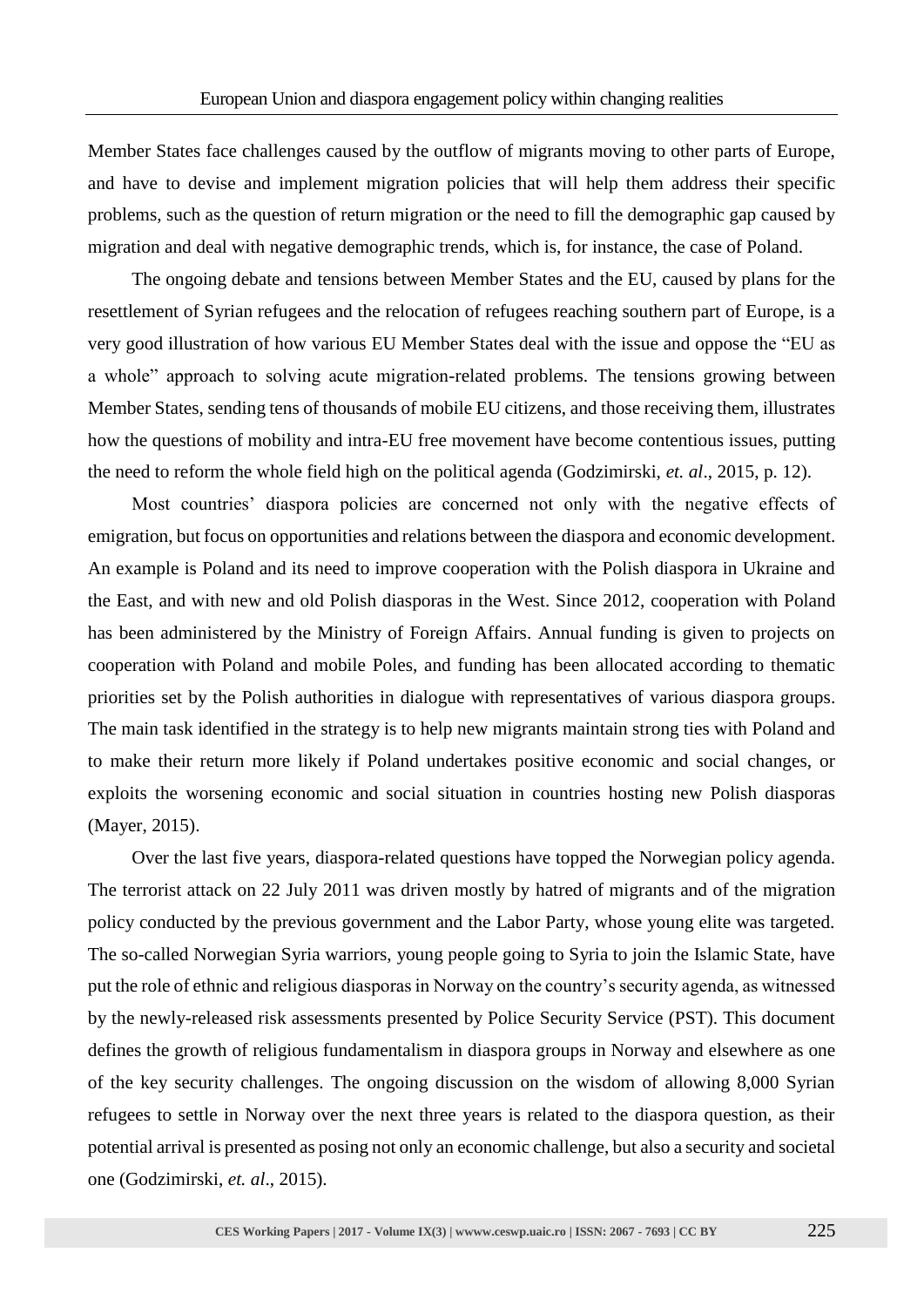In the multi-faceted challenge of integrating new arrivals, cultural aspects are also part of the solution. According to the [International Organization for Migration](https://www.iom.int/) (IOM), over a million persons have arrived in Europe since January 2015, many of them fleeing conflict zones in Syria and Iraq. Their integration into host societies may pose difficulties due to the scale of the phenomenon. It depends also on the level of preparedness of local communities for the process. According to Article 79(4) of the Treaty on the Functioning of the European Union (TFEU), integration policy is primarily a national competence. Recommended actions in this area, are shared forums, inter-cultural dialogue and education about immigrant cultures, which enhance interaction between immigrants and Member State citizens and promote mutual understanding. (Pasikowska-Schnass, 2017).

The Europe for Citizens program also offers funding for cultural integration projects involving both migrant and host populations, such as the City Ghettos of Today project for countering the stigmatization of migrants. The Creative Europe program has allocated  $\epsilon$ 2.5 million for 12 projects on refugee cultural integration starting in September 2016. Theatre, music and storytelling productions running for a maximum 24 months will allow refugees to express themselves, EU citizens and refugees to get to know their respective cultures, and co-create. Available EU, national or private funding is listed on the European Commission's website.

*Regulation (EU) No 516/2014 establishing the Asylum, Migration and Integration Fund provides support for Member States' action: over the 2014-2020 period, €385 million of its €3.1 billion budget is assigned to funding grants and other direct actions. The fund will provide €9.5 million in 2017 for integration of third-country nationals projects, including for their participation in cultural life. (Pasikowska-Schnass, 2017, p.2).*

The Manual of artistic tools for migrants 'Art of adaptation', published in 2012, (Kondoylanni, 2012) resulted from the Ariadne project, supported by the EU's Lifelong Learning program researched the role of art in the adaptation process, analysed positive impacts of art and creative activities on the ability to adapt, to change, and as a therapeutic tool to address trauma in one's personal development. This approach mirrors the needs of refugees who flee war zones and whose cultural identity has been undermined. In June 2016, the Commission held a structured dialogue with organizations working at local level in the area of culture, on the role of culture in promoting the inclusion of refugees and migrants.

The report underlines establishing a new EU funding program in rural and remote areas, especially for local authorities, and to create 'spaces of welcome' for refugees. Such safe spaces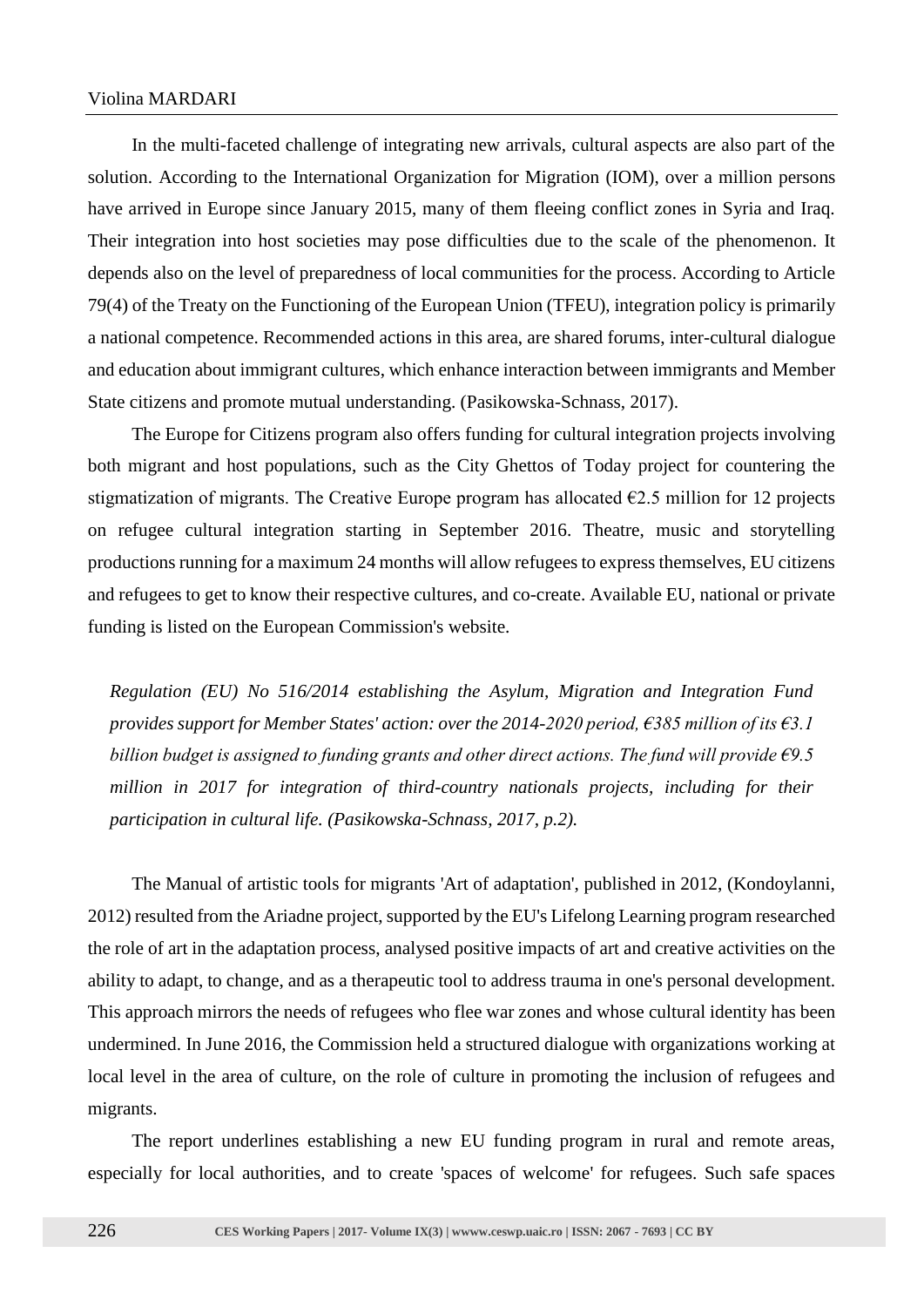projects engage local and refugee communities, promoting identity issues and inclusion. The EU will help build bridges between people and strengthen democracy by supporting art and culture projects involving the whole community of citizens and migrants. It is stresses the need for a more developed cultural strategy to an open and equal dialogue between arrivals and their host countries, so that both communities share the goal of cultural and social integration.

#### **4. Discussions on the main hypotheses and findings**

Changing realities became one of the main challenges facing national and international actors and leads to a reassessment of concepts and action plans. Rethinking diaspora concept revealed the importance of diaspora engagement policy which may take various institutional forms being managed at different governmental levels. The study emphasized that some new trends in diaspora policies world-wide are attributed to the vulnerable groups of emigrants' emergence. This fact should determine EU member states to focus more on outflows of human capital and on engaging them in development strategies. So, separate categories of catering for diaspora needs are policies focusing on vulnerable emigrants. Their integration into host societies may pose difficulties due to the scale of the phenomenon. Such policies address to the needs of pensioners and emigrants in extreme poverty.

In the same time, the traditional emigration countries of the European Union have different approaches to diaspora engagement, determined by two mechanisms: diaspora building and binding emigrants to the home country with the net of rights and obligations. Following the new trends in diaspora policies world-wide, diaspora engagement policy entrepreneur is practiced into the high developed countries through some professional agreements. Also, it is determined by their big companies engagement for investments, building an economic and political power. Some member states tend to mix cultural diplomacy with diaspora outreach, language and cultural programs in local schools abroad. For others it is based on renegotiating tax and portability of social rights agreements with the main countries of destination. Here there is no active return policy, because of legal constraints. An important instrument is informing emigrants and their descendants of the employment opportunities, establishing networks, in order to attract people from the diaspora to visit the country.

The focus is on catering for the cultural needs of the communities of the same cultural background abroad, such as language schools, national curricula schools or active cultural programs for diaspora. The aim is to held a structured dialogue with organizations working at local level in the area of culture, on the role of culture in promoting the inclusion of refugees and migrants. Safe spaces projects may engage local and refugee communities, promoting identity issues and inclusion. a more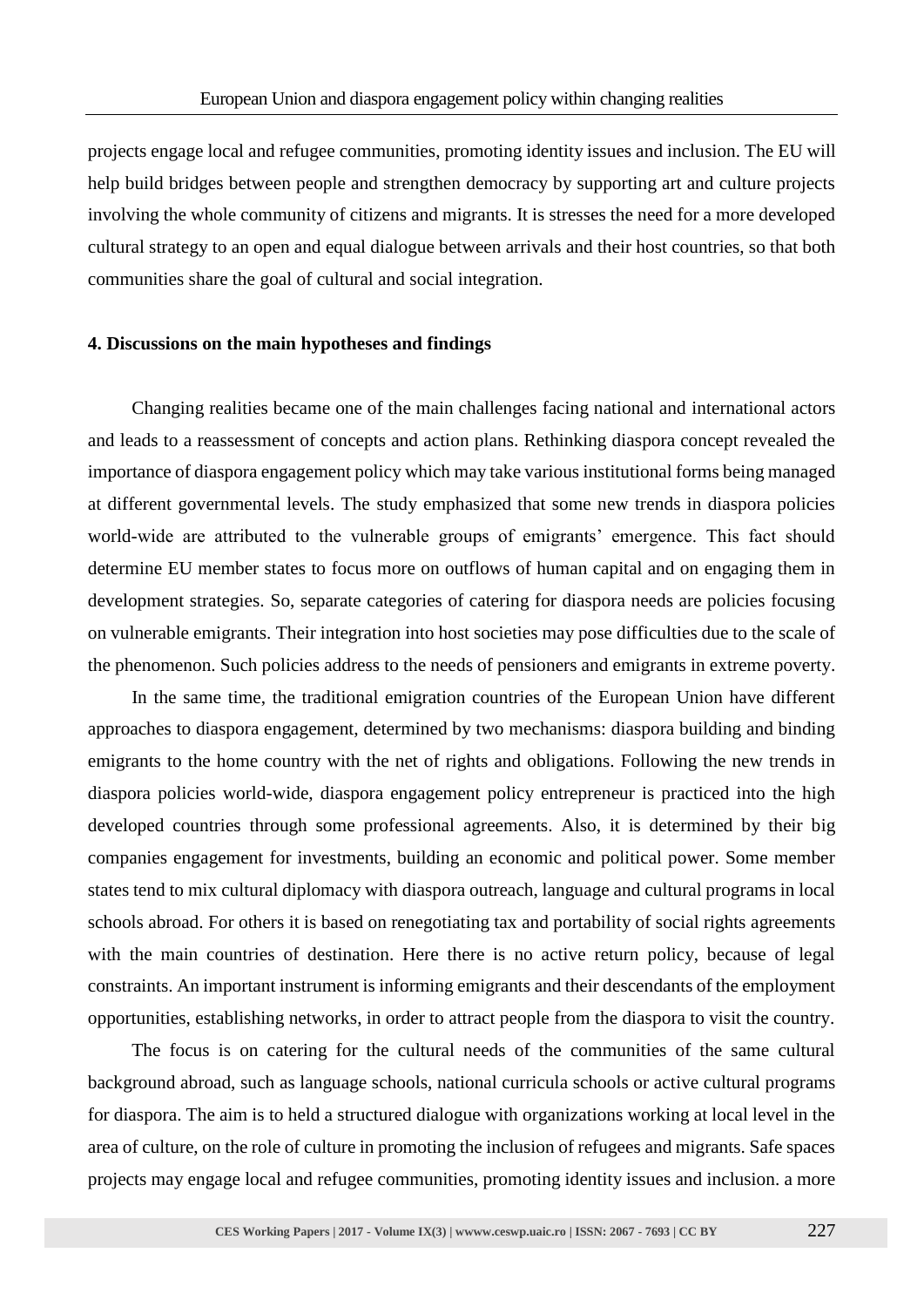developed cultural strategy to an open and equal dialogue between arrivals and their host countries in order to share the goal of cultural and social integration. Also the cooperation with third countries in the field of migration and asylum may reveal the main EU objective to support its non-member states to better manage migratory flows.

The challenges imposed by changing realities are: establishing a new EU funding program in rural and remote areas, especially for local authorities; maintaining the legal status of diaspora organisations; the acceptance of dual citizenship; refugees' integration into the member-states societies; the EU has to implement policies that will help to organise political majorities in support of more proactive migration policy that will make Europe more attractive for mobile people with talent and skills, and help the Union to move away from unilateral migration policies and towards negotiated win-win solutions; saving lives responding to high volumes of arrivals through a policy of relocation within the EU, targeting criminal networks, adopting a common approach to protection for misplaced persons; the close cooperation with third countries.

Development cooperation equally involving diasporas, governmental and non-governmental development organizations have the potential to address the global social inequality made visible through migration flows. As a result, migrants and the communities they come from should be actively involved in defining the development of their countries of origin (Castles, 2008). This implies that it is crucial to adopt a broad concept of development in which the wellbeing of a populace is critical. In addition, experiences made by organizations that have existed over several decades are invaluable resources for the development of new initiatives and activities and should be taken into account.

#### **Conclusions**

"The message of a new dialogue on diaspora engagement into changing realities should be clear: integration is a two-way street, requiring adjustment efforts by migrants and host societies" (Mayer *et al*., 2015, p. 6). Migration governance should thus work in a continuum of various forms of mobility and should be redefined. The individual EU Member States have very well-grounded strategies and policies towards emigration. From the almost anti-emigration stance of Denmark and the Netherlands, to active and nurturing policies of Ireland, France and Germany. Following division between diaspora policies (focusing on c relating ties and supporting performance of individuals and communities) and emigration policies (regulating mobility), we can see that basically all Member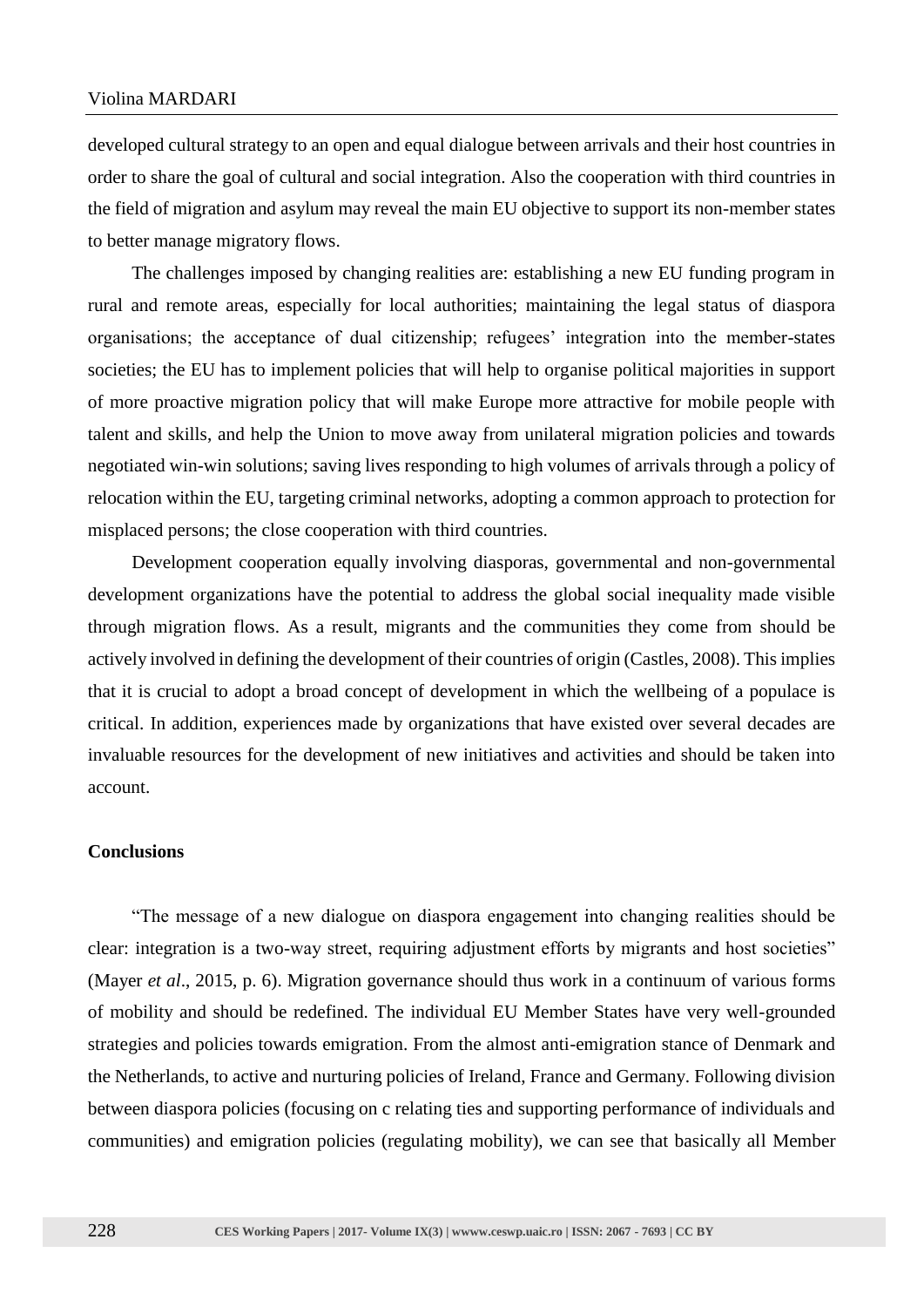States are active in these areas. "However, there is no EU community of practice that has emerged around the emigration issue (as opposed to the immigration issue)" (Weinar, 2014, p. 16).

The first step for a fruitful cooperation is the recognition and appreciation of the developmental activities of diaspora organizations. Therefore, it is essential to realize the current existing initiatives of migrants and diaspora. Established governmental and non-governmental development organizations should adapt their approaches and structures in order to meet the needs and capacities of diaspora organizations. They should be mobilized to engage with diaspora in development cooperation and to learn from field experiences. Projects and programs should be offered by linking into existing diaspora-led initiatives. Also, diaspora organizations should be encouraged to initiate cooperation with development organizations and governmental actors.

The treatment of diaspora organisations as non-professional development players has led to mistrust among diaspora organisations and consequently to a lack of interest in cooperating with established governmental or non-governmental development actors. Patronising diaspora organisations does not foster cooperation (de Haas, 2006). Furthermore, migrants should not be made responsible for the development of their countries of origin. In other words, the engagement of diasporas should never be a substitute for public intervention nor become a matter of course.

We could expect that the EU Member States should have taken a deeper look at the outflows of human capital and that they might focus on engaging emigrants in development strategies. Diasporas engage in different fields of interest and in manifold ways. These range from philanthropy, development and humanitarian assistance, political debates and civil society engagement, know-how transfer, trade and tourism, remittances, investments and business creation. Consequently, the various ways of promoting these contributions span many different policy areas.

At last, there are four areas which are important for any kind of project or activity on diaspora engagement for development. The first and second areas getting to know the diaspora and supporting states in developing tailored diaspora engagement policies and approaches form the foundation for successful diaspora engagement policies by creating the evidence-base, and the political and institutional framework. In the third and fourth areas, empowering the diaspora and creating spaces for government-diaspora interaction, we share our experiences of working directly with the main stakeholder, the diaspora.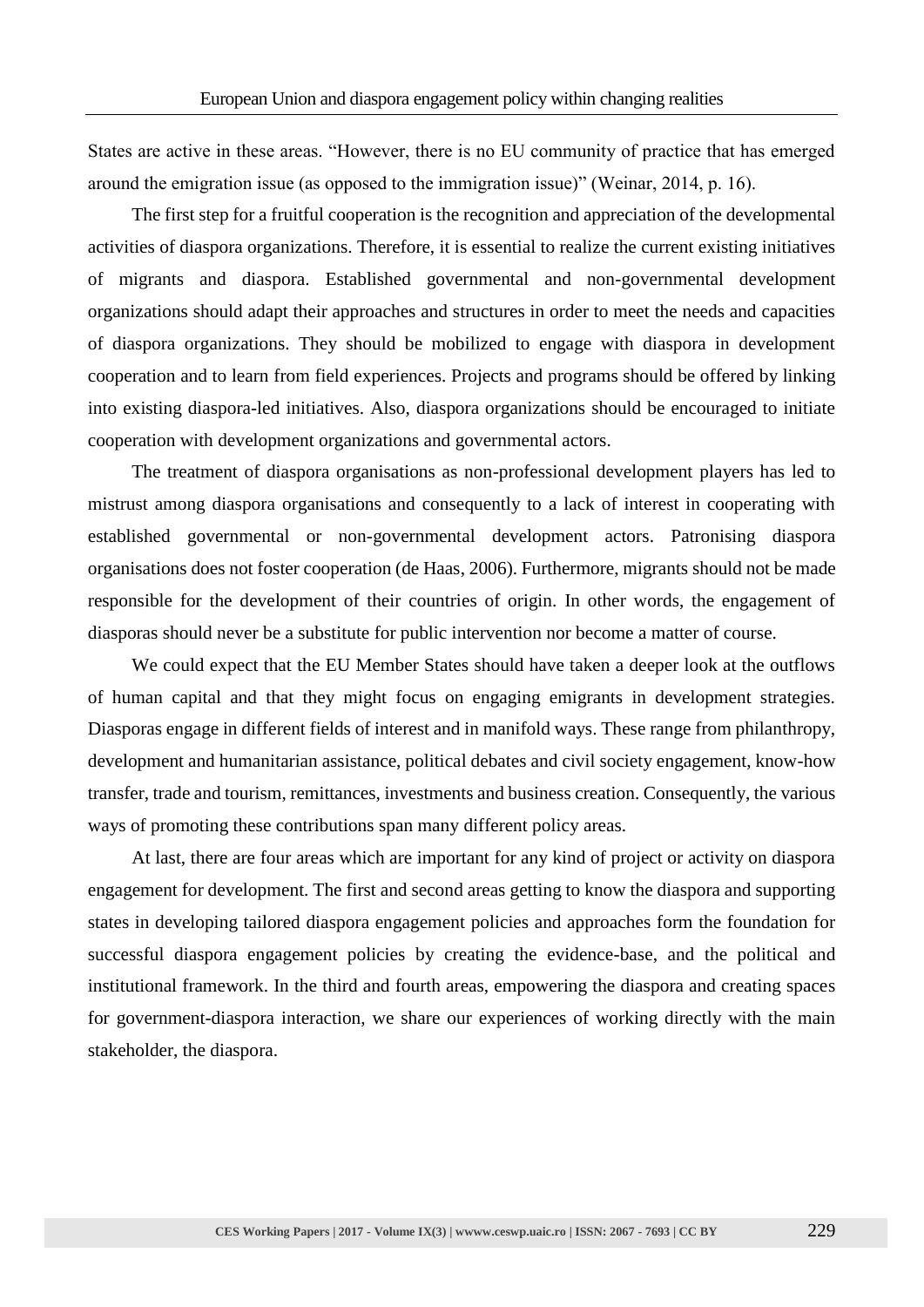#### **References**

Agunias, D. and Newland, K. (2012), *Developing a Road Map for Engaging Diasporas in Development, A Handbook for Policymakers and Practitioners in Home and Host Countries*, Geneva, Switzerland: IOM/MPI Publishing, retrieved from https://publications.iom.int/system /files/pdf/diaspora\_handbook\_en\_for\_web\_28may2013.pdf

Brubaker, R. (2005), The 'diaspora' diaspora, *Ethnic and Racial Studies*, 2(1), pp. 1-19.

Castles, St. (2008), *Development and Migration – Migration and Development: What comes first?*, Social Science Research Council Conference Migration and Development: Future Directions for Research and Policy, New York City, USA, February 28-March 1, retrieved from http://essays.ssrc.org/developmentpapers/wpcontent/uploads/MigrationDevelopmentSSRCConfer encePapers.pdf.

Cohen, R. (2008), *Global Diasporas: An Introduction*, London: Routledge.

- Collett, E. (2015), *The Development of EU Policy on Immigration and Asylum: Rethinking Coordination and Leadership*, Policy Brief Series No. 8, Migration Policy Institute Europe, Brussels, retrieved from http://www.migrationpolicy.org/research/development-eu-policy-immigration-and-asylumrethinking-coordination-and-leadership.
- CONCORD (2011), *Report on Spotlight on EU Policy Coherence for Development, A Lisbon Treaty provision, A Human Rights obligation*, Brussels.
- de Haas, H. (2006), *Engaging Diasporas: How governments and development agencies can support diasporas' involvement in development of origin countries*, Oxford: International Migration Institute.
- Desiderio, M., and Weinar, A. (2014), *Supporting immigrant integration in Europe? Developing the governance for diaspora engagement*, Migration Policy Institute Europe Publishing, retrieved from http://www.migrationpolicy.org/research/immigrant-integration-europe-developing-governancediaspora-engagement.
- EC (2011b), *Migration and development*. Accompanying the document *Communication from the Commission to the Council, the European Parliament, the European Economic and Social Committee and the committee of the Regions. The Global Approach to Migration and Mobility*. Brussels, European Commission. European Commission Staff Working Paper, COM 743 final, 18 November, Brussels.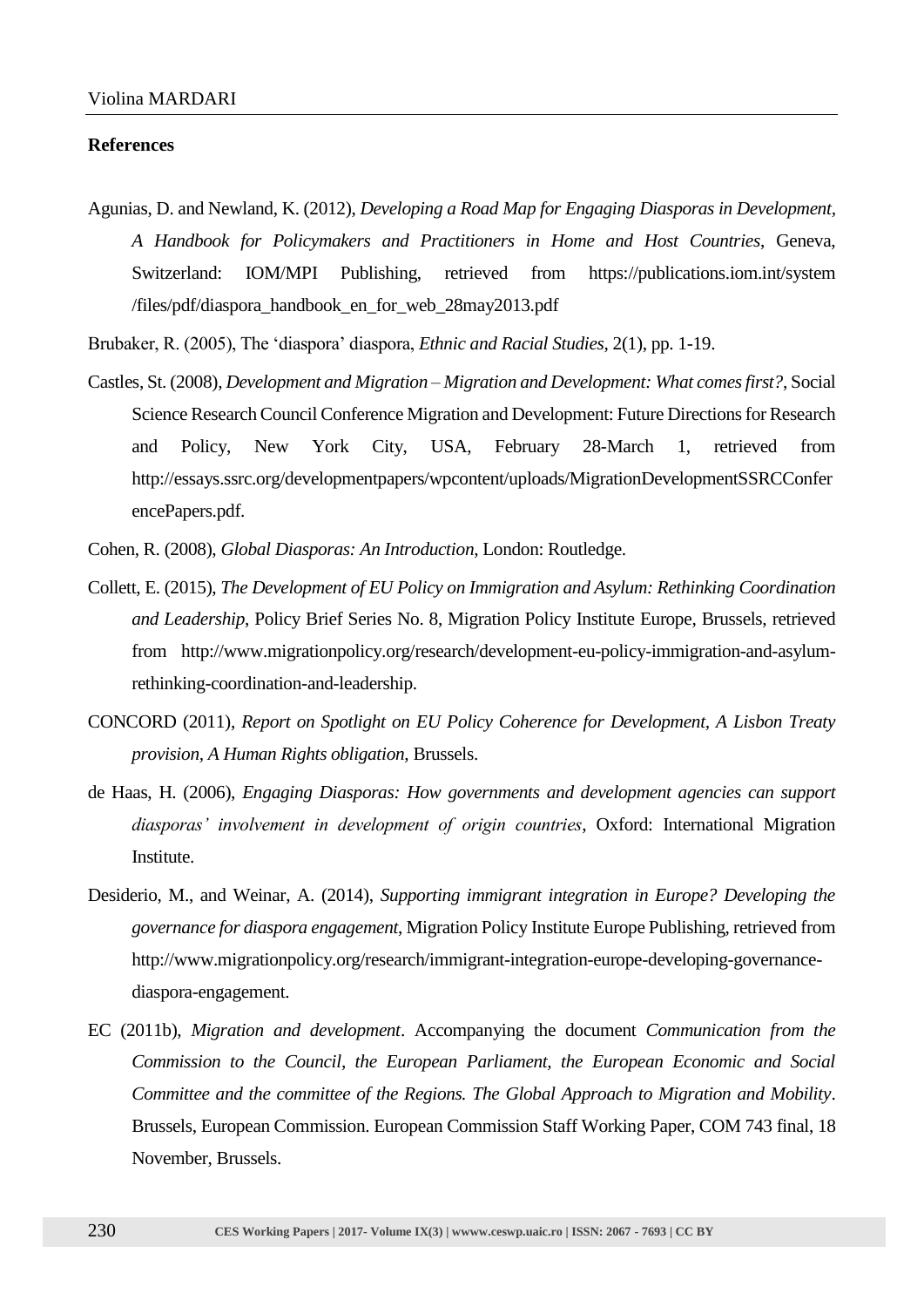Esman, M.J. (2009), *Diasporas in the Contemporary World*, Cambridge: Polity Press.

- European Commission, (2015), *European Agenda on Migration*, COM (2015) 240 final, Brussels retrieved from http://ec.europa.eu/anti-trafficking/sites/antitrafficking/files/communication \_on\_the\_european\_agenda\_on\_migration\_en.pdf.
- Faist, Th. (2010), Diaspora and transnationalism: What kind of dance partners?, in: Bauböck, G., Rainer, A. and Faist, Th., (eds.), *Diaspora and Transnationalism: Concepts, Theories and Methods*, Amsterdam: Amsterdam University Press, pp. 9-34.
- Finch, T., Holly, A. and Latorre, M. (2010), *Global Brit: Making the Most of the British Diaspora*, Institute for Public Policy Research.
- Frankenhaeuser, M. and Noack, M. (2015), *Promoting Diaspora Engagement what have we learnt?* the International Centre for Migration Policy Development Working Paper, August, ICMPD Publishing, Vienna, retrieved from http://www.migration4development.org/sites/ default/files/promoting\_diaspora\_engagement.pdf.
- Gamlen, A. (2006), *Diaspora Engagement Policies: What are they, and what kinds of states use them?*, Centre on Migration, Policy and Society Working Paper, No. 32, University of Oxford, retrieved from http://essays.ssrc.org/remittances\_anthology/wp-content/uploads/2009/08/ Topic\_19\_ Gamlen.pdf
- Godzimirski, M., Stormowska M. and Dudzińska K. (2015), *Report: New European Diasporas and Migration Governance: Poles in Norway*, September, Warsaw: Polski Instytut Spraw Międzynarodowych, retrieved from https://www.pism.pl/files/?id\_plik=20570.
- Keusch, M., and Schuster, N. (2012), *European good practice examples of migration and development initiatives, with a particular focus on diaspora engagement*, Vienna: Institute for International Dialogue and Cooperation, retrieved from http://www.mirovniinstitut.si/data/tinymce/Projekti/comide\_lana/CoMiDe\_European%20Good%20Practice%20Stud y-screen.pdf.
- Kleist, N. (2014), Understanding Diaspora Organisations in European Development Cooperation Approaches, Challenges and Ways Ahead, *New Diversities*, 16(2), pp. 55-69, retrieved from http://newdiversities.mmg.mpg.de/wp-content/uploads/2015/01/2014\_16-02\_05\_Kleist.pdf
- Kondoylanni, A., Brown, C. and Zonlou, Ch. (2012), *Art of adaptation, Manual of artistic tool for migrants*, Ariadne Project Publishing, retrieved from https://issuu.com/artemisz/ docs/ariadne\_emanual\_english